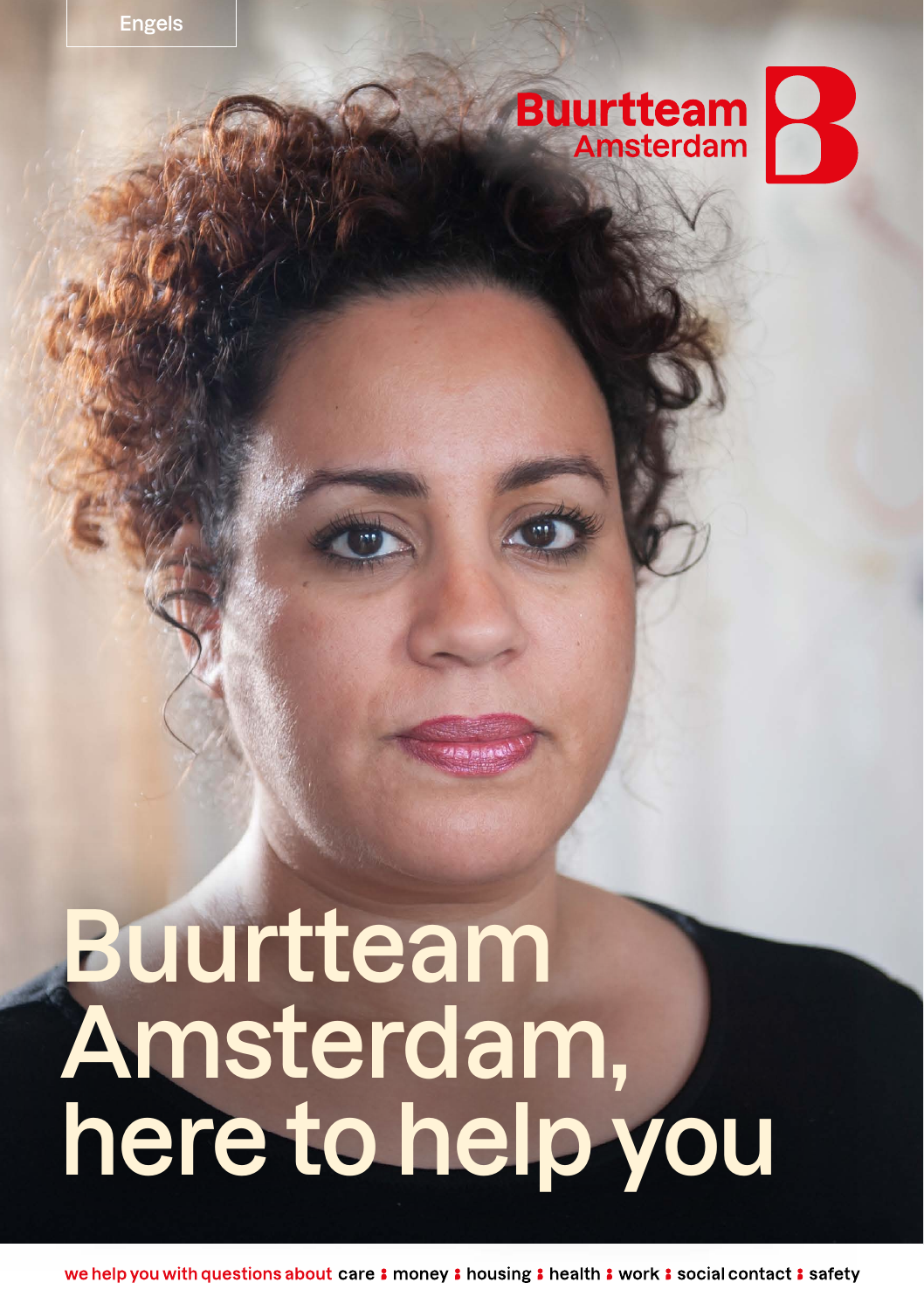## **About Buurtteam Amsterdam**

If you have any questions about care, money, housing, health, work, social contact or safety, Buurtteam Amsterdam is here to help you. There are buurtteams all through the city, so there is one in your district too. A place close by where you can get answers to all your questions. Together we can look at what you need and who can help you.

#### **What is a buurtteam?**

A buurtteam is a place in your district where you can get answers to your questions. You can just drop by, or you can make an appointment. You can call or email the buurtteam to make an appointment at one of the buurtteam locations or arrange to meet at another place or at your home. Each buurtteam includes different specialised care workers. They can contribute ideas and give you a helping hand where needed. Our support is free of charge. You can contact us with your questions about:

| E<br>Care             | Work                |
|-----------------------|---------------------|
| <u>( မ</u> ြ<br>Money | Social contact<br>双 |
| Housing               | Safety              |
| Health                |                     |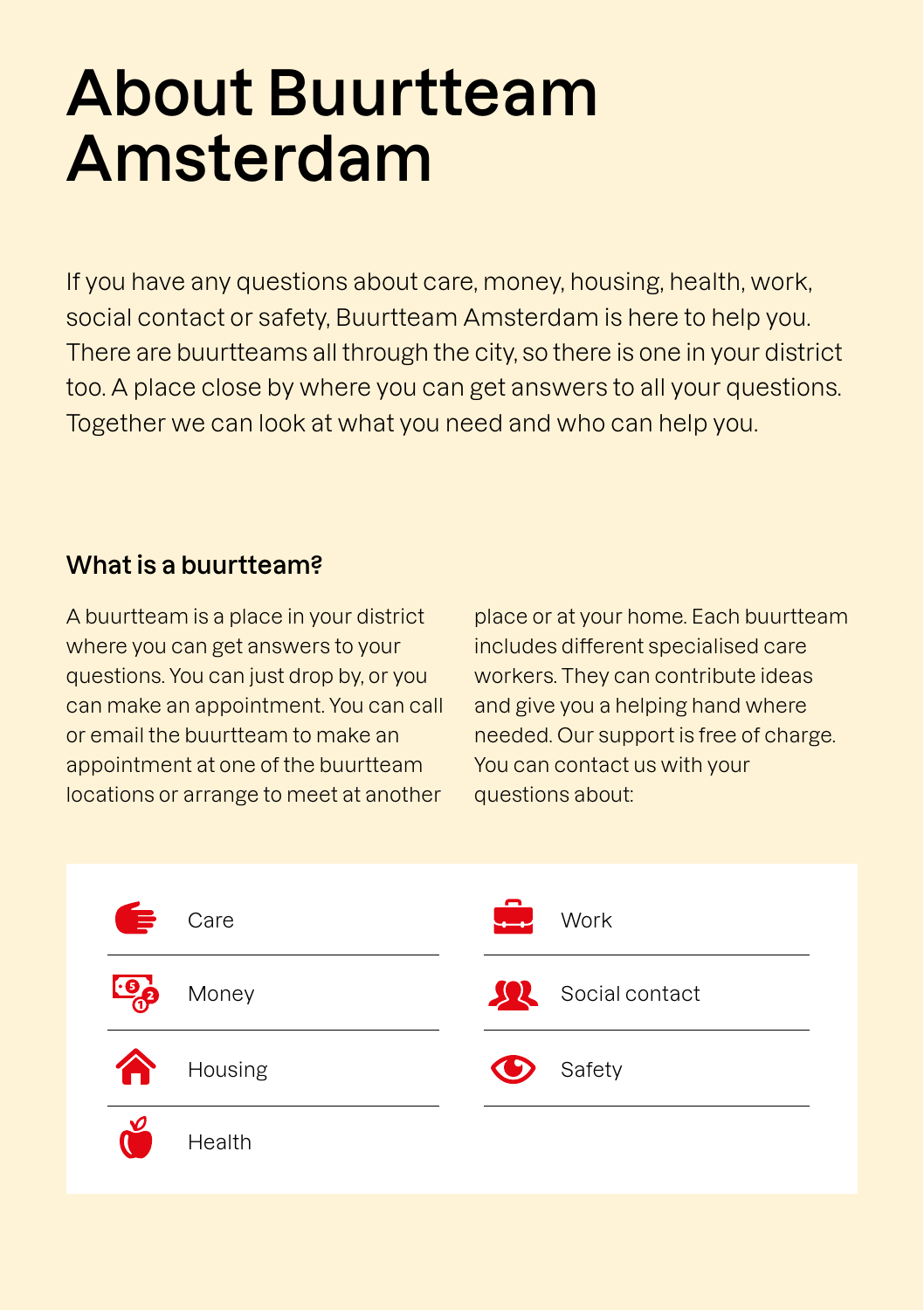

#### **How can Buurtteam Amsterdam help?**

Our care workers will look at your question with you and see what solution best fits your need. How we work depends on your question and your personal situation. We look at what you can do yourself and how your own social circle can help. Sometimes a simple answer to your question may be all the help you need. And if you need more support, we can draw up a plan together.

We join you in looking at your particular need.

#### **Together in the district**

If needed we can call in another specialist. This is why the buurtteam also works together with other organisations in your district, but always in consultation with you. Organizations we work with, are:

- Parent and Child teams
- GP practices
- Mental healthcare organisations
- Social housing associations
- Residents' groups
- Voluntary work associations
- District nurses
- Care providers
- Community centres